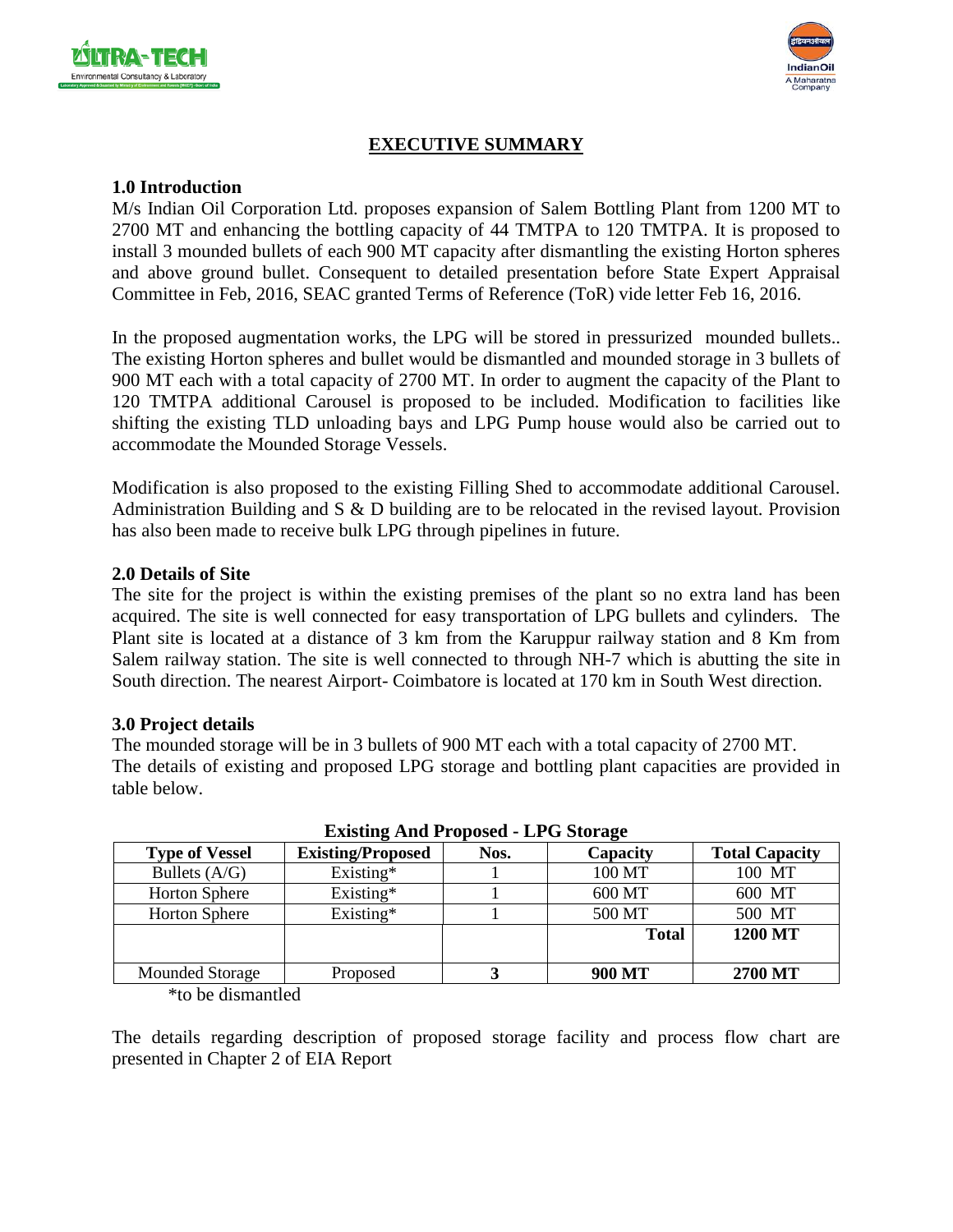



#### **4.0 Utilities**

The water requirements for the project have been estimated at  $25 \text{ m}^3/\text{d}$ . Required water will be supplied through local authorized body.

Power requirement is estimated at 450 kVA. TN State Electricity Board will supply the necessary power.

The total manpower requirement for the proposed project works out to 50 persons. It is expected that a number of ancillary industries are likely to be developed near the proposed site which will be mutually beneficial.

#### **5.0 Baseline Studies**

The baseline studies as per CPCB guidelines and protocol (meteorology, Air Water and Soil Quality, Noise levels, Ecology, etc) were conducted during **January 2016 to March 2016**. Data were supplemented with interaction with government officials, NGOs, as well as gram panchayats.

| Sr.            | <b>Environmental</b>       | <b>Sampling Parameters</b>                                                | <b>Sampling</b> | <b>Sampling</b>      |
|----------------|----------------------------|---------------------------------------------------------------------------|-----------------|----------------------|
| No.            | Component                  |                                                                           | <b>Period</b>   | <b>Frequency</b>     |
| $\mathbf{1}$   | Meteorology                | Temperature, Wind Speed,                                                  | 3 months        | Hourly               |
|                |                            | <b>Wind Direction</b>                                                     |                 |                      |
|                |                            | Rainfall                                                                  | 3 months        | Daily                |
|                |                            | Relative Humidity, Cloud                                                  | 3 months        | Hourly               |
|                |                            | Cover                                                                     |                 |                      |
| $\overline{2}$ | <b>Ambient Air Quality</b> | As per NAAQS 2009- $PM_{10}$ ,                                            | Two days        | 24 hourly            |
|                |                            | $PM_{2.5}$ , SO <sub>2</sub> , NO <sub>x</sub> , CO, O <sub>3</sub> , As, | per week for    |                      |
|                |                            | Ni, Pb, $C_6H_6$ , BaP, NH <sub>3</sub>                                   | 13 weeks        |                      |
| 3              | <b>Water Quality</b>       | As per IS:10500-2012                                                      | Grab            | Once in study period |
|                |                            |                                                                           | sampling        |                      |
|                |                            | Heavy metals (As, Hg, Pb,                                                 | Grab            | Once during study    |
|                |                            | Cd, Cr <sup>-6</sup> , Total Cr, Cu, Zn, Se,                              | sampling        | period               |
|                |                            | Fe)                                                                       |                 |                      |
| $\overline{4}$ | Noise                      | $L_{eq}$ , $L_{day}$ , $L_{night}$ , $L_{D/N}$                            | Hourly          | Once during study    |
|                |                            |                                                                           | readings for    | period               |
|                |                            |                                                                           | 24 hours        |                      |
| 5              | Soil                       | Soil profile, Chemical                                                    | Composite       | Once during study    |
|                |                            | constituents, Suitability for                                             | sample up to    | period               |
|                |                            | agricultural growth                                                       | 90-cm depth     |                      |
| 6              | <b>Terrestrial Ecology</b> | Flora and fauna                                                           | Field           | Once during study    |
|                |                            |                                                                           | observations    | period               |
| $\overline{7}$ | Demography and Socio-      | Demographic profile                                                       |                 |                      |
|                | economic aspects           |                                                                           |                 |                      |

#### **Environmental Monitoring Schedule**

**Air Quality:** It could be noted from the results that the air quality in the study area is within NAAQS Nov 2009 limits.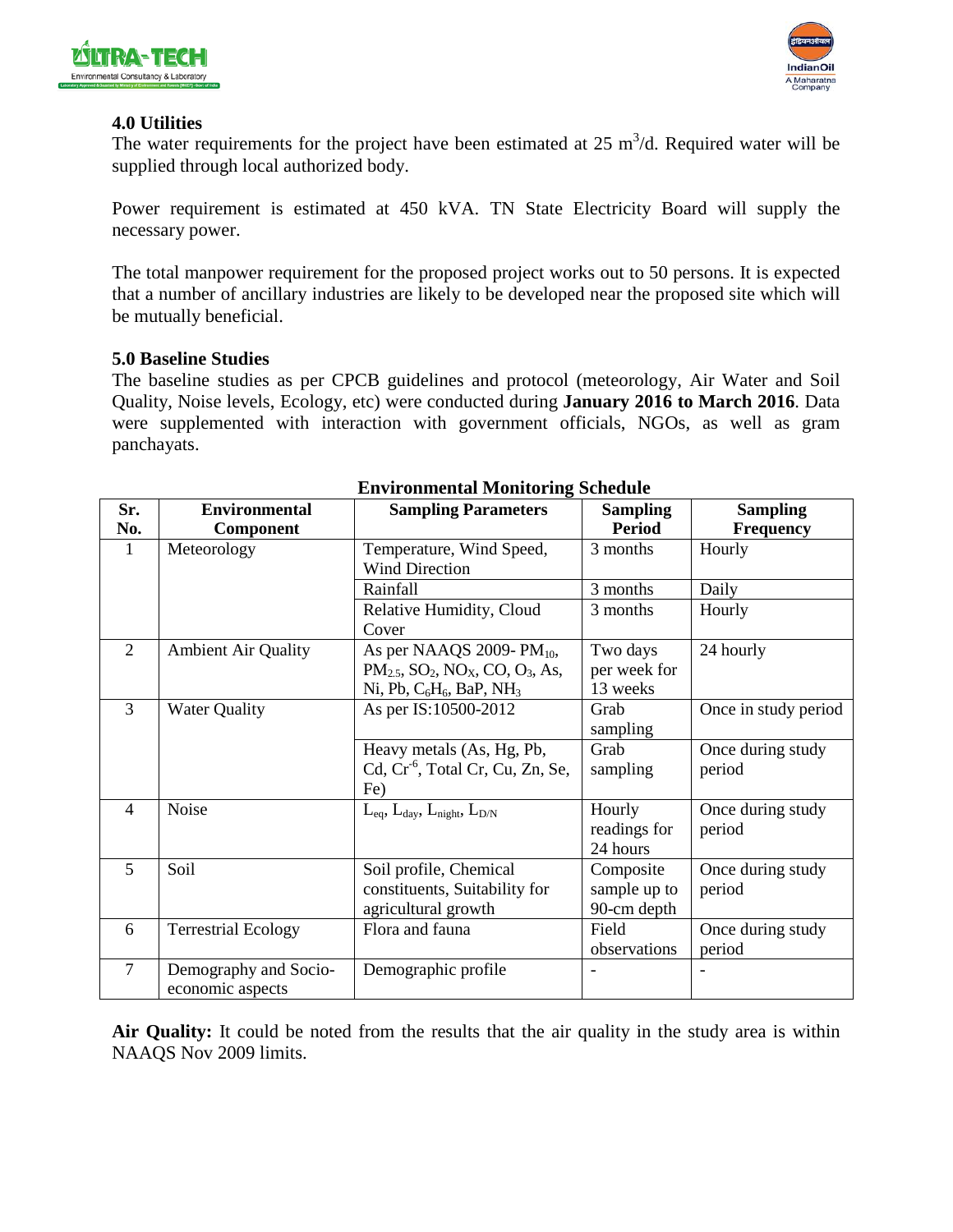



**Surface water:** In general, the samples are free from metallic and industrial pollutants, such as fluoride, copper, iron, zinc, boron, arsenic and lead. These elements were found to be below detectable levels. All the parameters were found to be within the prescribed limits.

**Ground Water:** All the parameters, including the metals like copper, iron, zinc, lead etc. were within the limits prescribed by IS 10500:2012.

**Ecology:** There will not be any direct or indirect impact on the ecology of the study area as there isn't any process or emission involved.

**Socio-Economics:** Since the set up of proposed project is planned within existing facility, critical issues like land acquisition, compensation, rehabilitation and resettlement do not feature in the study.

### **6.0 Pollution Control**

### **Construction Phase**

**Air:** Suspended particulate matter will be the main pollutant, which would be generated due to site developmental activities and vehicular movement on the road, and would be controlled by water sprinkling. Pollutants like  $NOx$ ,  $SO<sub>2</sub>$  and  $CO$  may also slightly increase due to increased vehicular traffic movement. However, the impact will be insignificant. As most of the construction equipments will be mobile, the emissions are likely to be fugitive.

It shall be ensured that gasoline and diesel powered construction vehicles are properly maintained to minimize smoke in the exhaust emissions. Additional recommendations include the following:

- Sprinkling of water shall be done at frequent intervals by preferably using truck-mounted sprinklers. Sprinkling of water will be done along the roads and work zone areas to reduce the fugitive dust;
- Construction equipment shall be maintained and serviced regularly so that the gaseous emissions from these equipments are maintained within the design specifications;
- Since electrical power is available near the plant, attempts shall be made to utilize the electrically powered machinery to the extent possible to minimize the emissions of  $SO_2$ and NOx during construction.

**Water:** Temporary and localized impacts on hydrology are expected due to construction activities. These could arise from temporary obstruction to natural flow of rainwater due to foundation excavation, stacked material, etc. These are insignificant impacts which can be easily overcome by appropriate construction methodology and practices.

The water requirement during the construction period is estimated to be about 10  $m^3/d$ . No impact is expected on other users.

The wastewater generation during the construction period will be from the sanitary units provided for the workers. This waste will be treated in septic tanks and discharged into soak pits.

**Soil**: The earthen work will be avoided during monsoon. Stone pitching on the slopes and construction of concrete drains for storm water will be undertaken to minimize soil erosion in the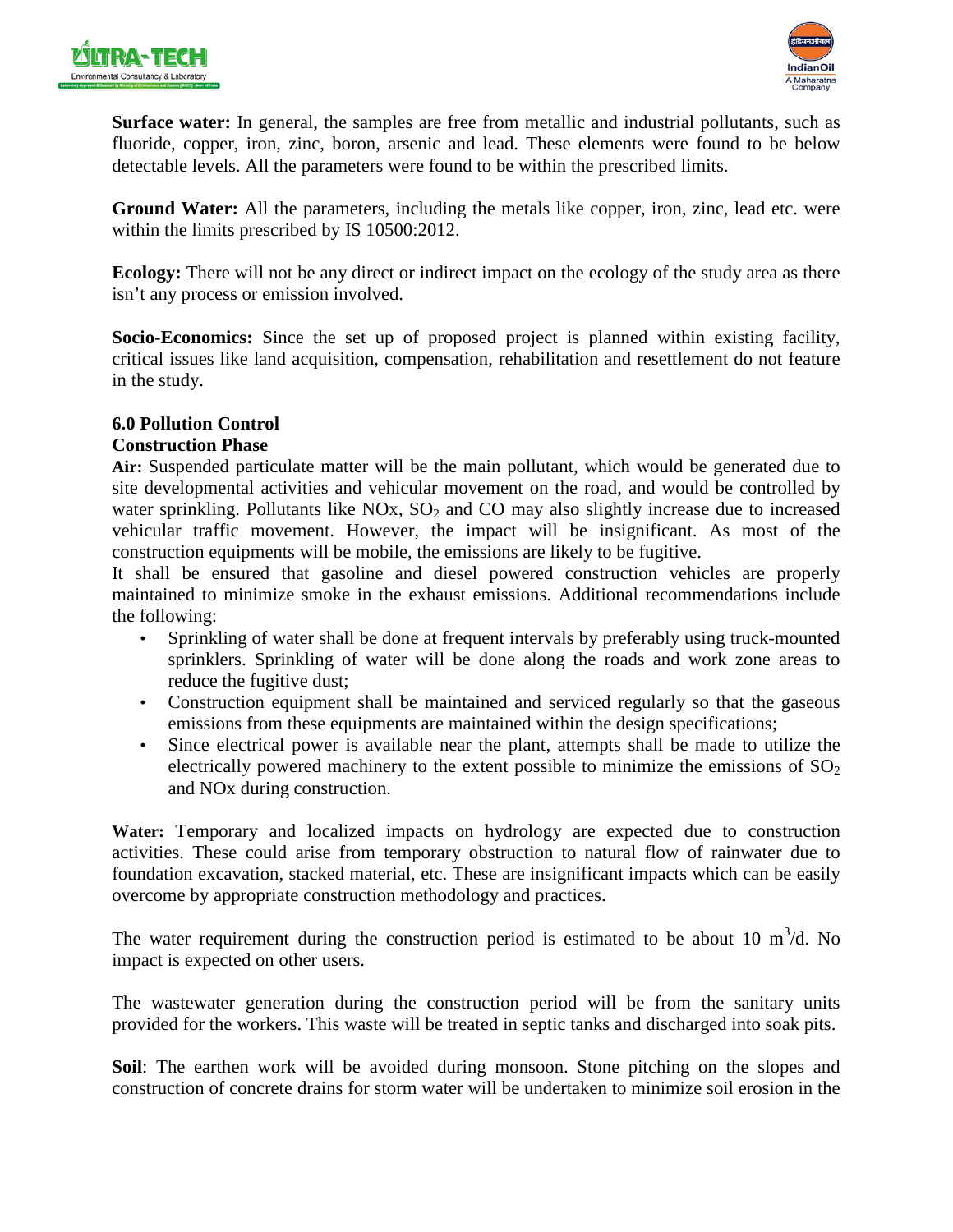



area. Settling pond is planned for storage and recycling of surface water for use in the plant area. The green belt development in and around the plant will be taken up during the monsoon season. Soil binding and fast growing vegetation will be grown within the plant premises to arrest soil erosion.

**Noise:** The noise due to construction equipment will be a temporary phenomenon. However, noise levels due to construction equipment may result in significant impacts due to operation of several equipment simultaneously.

Noise levels are predicted at different distances and at project boundary using random distribution of the equipment in the project area. Based on the similar construction activity experience, it is assumed that only one-third of the equipment will be operational at a time.

The noise impact due to transportation will occur during the construction phase when maximum 20-30 trucks (each way) per day will be plying on State Highway for the transportation of construction materials. This will not be a continuous operation but it may last up to 2-3 years, during which added noise impact on background noise level will be 2-3 dBA.

### **Operational Phase**

**Air**: From the baseline monitoring in the study area, it shows that there will not be change in the present air quality as no process and emissions involved in the proposed project.

**Water:** Wastewater will be generated from domestic use. Septic tanks will be provided to treat the domestic wastewater. The treated water will be used for landscaping.

**Noise**: The entire operation will be carried out in confined area. The workers and staff, working in high noise areas, will be provided with necessary protective devices e.g. ear plug ear-muffs etc.

**Solid Waste:** No process / manufacturing involved. Hence no solid waste generated because of the operation. The solid domestic waste shall be segregated and stored within the premises temporarily and then sent to Salem Municipal Corporation waste management facility. The solid wastes such as paints, lubricants, oil or any other non-biodegradable wastes that have leachable constituents will be disposed to authorized recyclers.

### **7.0 Risk Assessment Study**

The main operation of LPG Bottling Plant in Salem is to receive bulk LPG, store into mounded storage vessels, bottle in cylinders and dispatch the same to distributors in Salem and adjoining districts. The plant handles Liquefied Petroleum Gas and the composition (by mole fraction) is as follows: Propane: 0.55 and Butane: 0.45

The probabilities associated with the sequence of occurrences which must take place for the incident scenarios to produce hazardous effects and the modelling of their effects.

Considering the present case the outcomes expected are

- Jet fires
- Vapor Cloud Explosion (VCE) and Flash Fire (FF).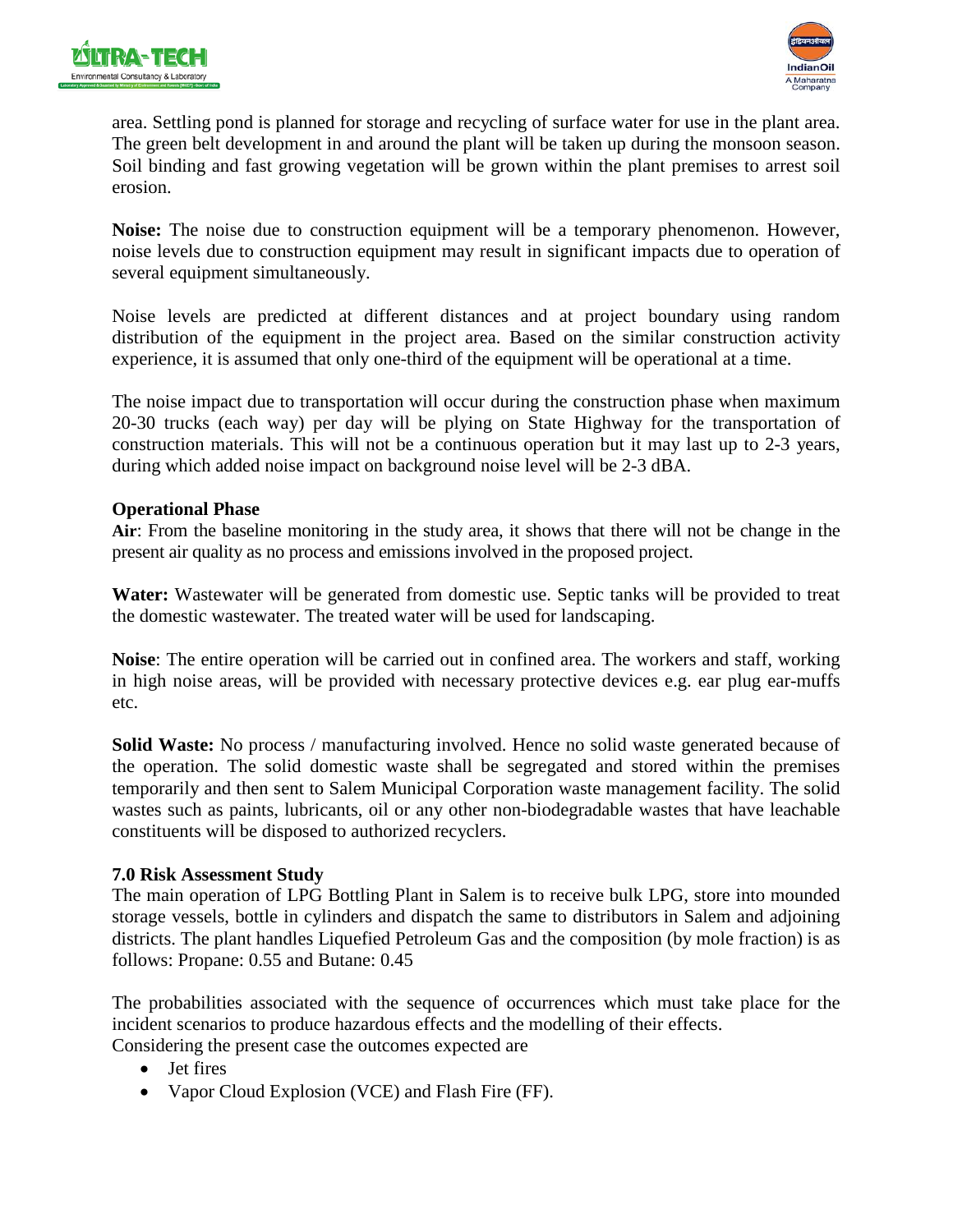



In Consequence Analysis studies, in principle three types of exposure to hazardous effects are distinguished:

- 1. Heat radiation due to fires. In this study, the concern is that of Jet fires and flash fires.
- 2. Explosions
- 3. Toxic effects, from toxic materials or toxic combustion products.

The knowledge about these relations depends strongly on the nature of the exposure. All above accident scenarios form the basis for conventional risk assessment. The results of consequence analysis for the above accident scenarios are detailed in Chapter 7 of the report.

# **8.0 Environmental Monitoring Plan**

EMP is prepared separately for construction and operation phases, and it also includes green belt development and environmental monitoring program. EMP specifies various technological measures for pollution prevention, waste minimization, end-of-pipe treatment, attenuation**,** etc. proposed to be undertaken to mitigate the environmental impacts on each sector of environment.

**Schedules:** There will be three facets to design and follow the schedules viz.: (A) for compliance of responsibilities, (B) for day-to-day operation and management of ETP and ECE, and (C) for routine environmental monitoring, to assess the impact and take timely warning.

### *Daily Compliance*

- To record meter readings initial and final, for checking the water consumption.
- Maintain the electricity consumption record for pollution control.
- Monitor ambient air quality periodically as per the Consent Order.

# *Monthly Compliance*

- Monitor the emission sources through the competent authority and submit the analysis reports to the board.
- Monitor ambient/work zone noise levels and ensure conformance to standards.

# *Quarterly Compliance*

- Monitor the ambient air quality in upwind and downwind locations.
- Review the Water Reuse performance.

# *Yearly Compliance*

- Prepare "Environmental Audit Statement" of various environmental aspects, review the environmental policies with the help of experts and make the upgradation /changes accordingly.
- Submit the "Environmental Statement" to the State Pollution Control Board in Form V under Rule 14 of the Environment (Protection) Second Amendment Rules 1992 of the Environment (Protection) Act, 1986.
- Renew the Consent to Operate under the Water and Air Acts.
- File the Cess returns to the State PCB under the Water (Prevention and Control of Pollution) Cess Act, 1977.
- Renew the Hazardous Waste Authorization under sub-rule 3 of the Hazardous Waste (Management and Handling) Rules, 2003